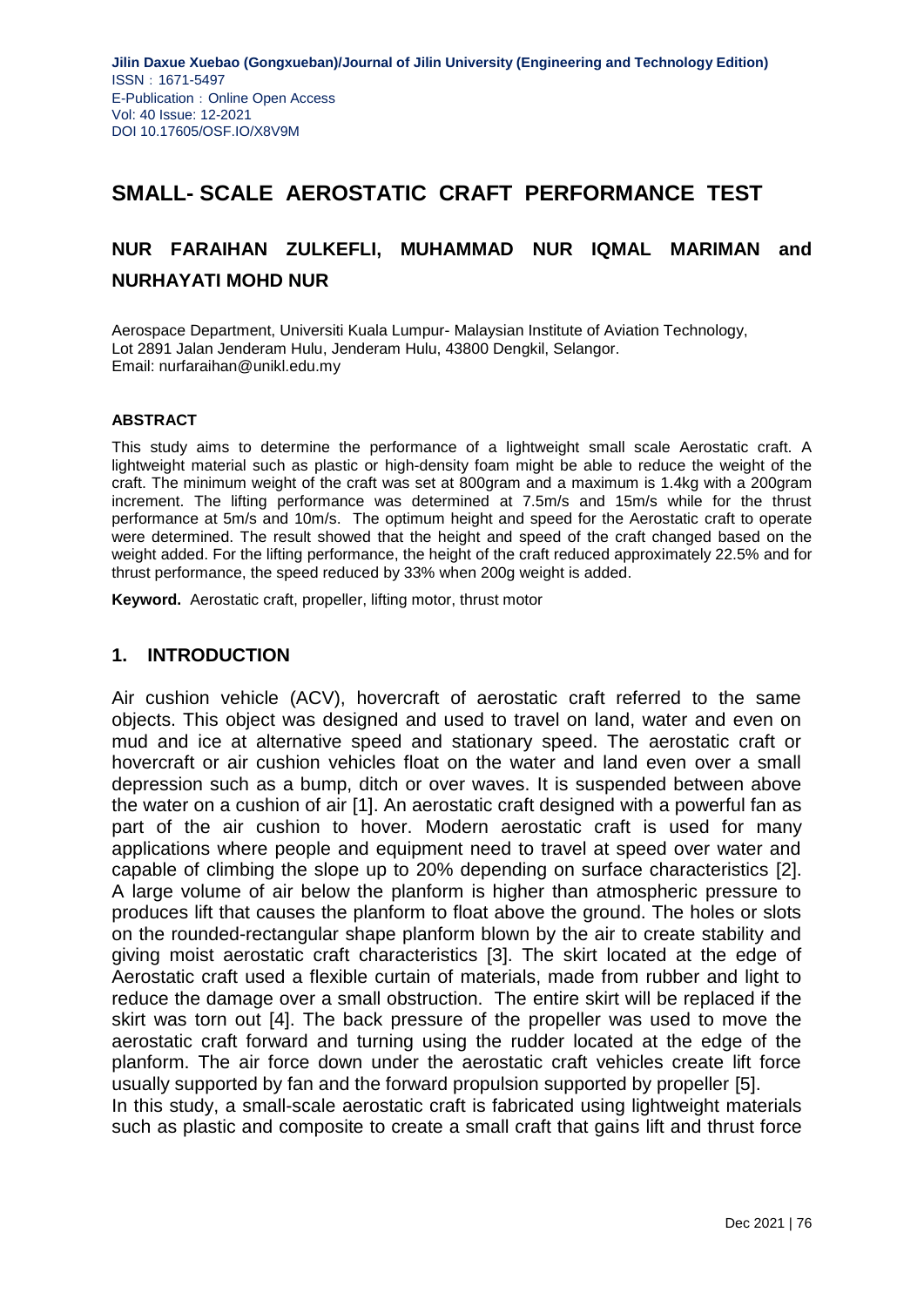**Jilin Daxue Xuebao (Gongxueban)/Journal of Jilin University (Engineering and Technology Edition)** ISSN:1671-5497 E-Publication: Online Open Access Vol: 40 Issue: 12-2021 DOI 10.17605/OSF.IO/X8V9M

[6]. The performance of the speed, lifting and thrust was investigated based on weight provided.

### **2. SMALL SCALE AEROSTATIC CRAFT FABRICATION TESTING PROCEDURE**

The small scale aerostatic craft was designed and illustrated in CATIA V5R19 software. All the components were assembling as shown in Figure 1. The planform, the lifting motor, thrust motor, propellers, skirt and batteries were also illustrated in Figure 2. The Fly Sky FST6 transmitter was used to control the small-scale aerostatic craft movement. Using the ECS (Electronic Speed Controller) to the receiver of the controller, the movement of the rudder, lifting and thrust can be controlled as shown in Figure 3. The Fly Sky FST6 transmitter has 6 channels but only 3 channels are used to control the movement. Channel 1 for rudder movement, Channel 2 for lifting motor and Channel 3 for thrust motor.



Figure 1: CATIA V5R19 drawing of the isometric view of small scale aerostatic craft[6]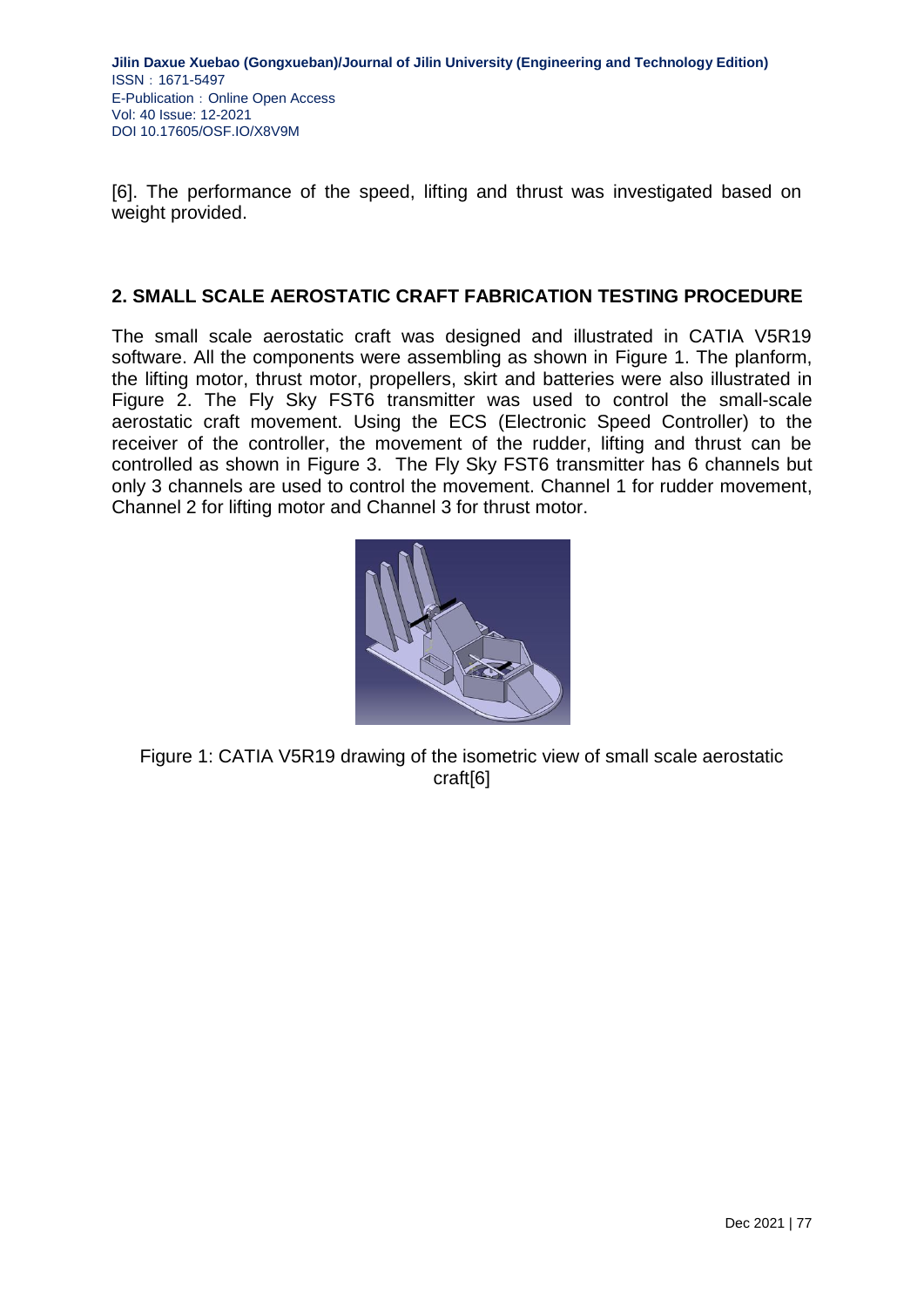**Jilin Daxue Xuebao (Gongxueban)/Journal of Jilin University (Engineering and Technology Edition)** ISSN:1671-5497 E-Publication: Online Open Access Vol: 40 Issue: 12-2021 DOI 10.17605/OSF.IO/X8V9M



Before the actual testing is carried out, the mock-up test is randomly tested to check any defect to ensure small scale aerostatic craft in good condition. The testing of the craft will be done on a flat surface. During the testing, the model will be exposed to different propeller speed and different weight was recorded. The speed of the propeller is measured by using the Anemometer. The craft weighs around 800 grams and the motor was capable to lift the weight with a maximum of 1400g. The test will be added 200gram from 800gram, 1.0 kg, 1.2kg and 1.4kg.

## **3. RESULT AND DISCUSSION**

#### Lifting motor performance

The height of the aerostatic craft from the lifting force was determined with different weights from 800gram to 1.4kg. The propeller speed was tested with 7.5m/s and 15m/s. The height was measure from the ground until the motor lifting. At 800gram, the craft itself is very light for the motor to operate. At 7.5m/s the craft lift 14cm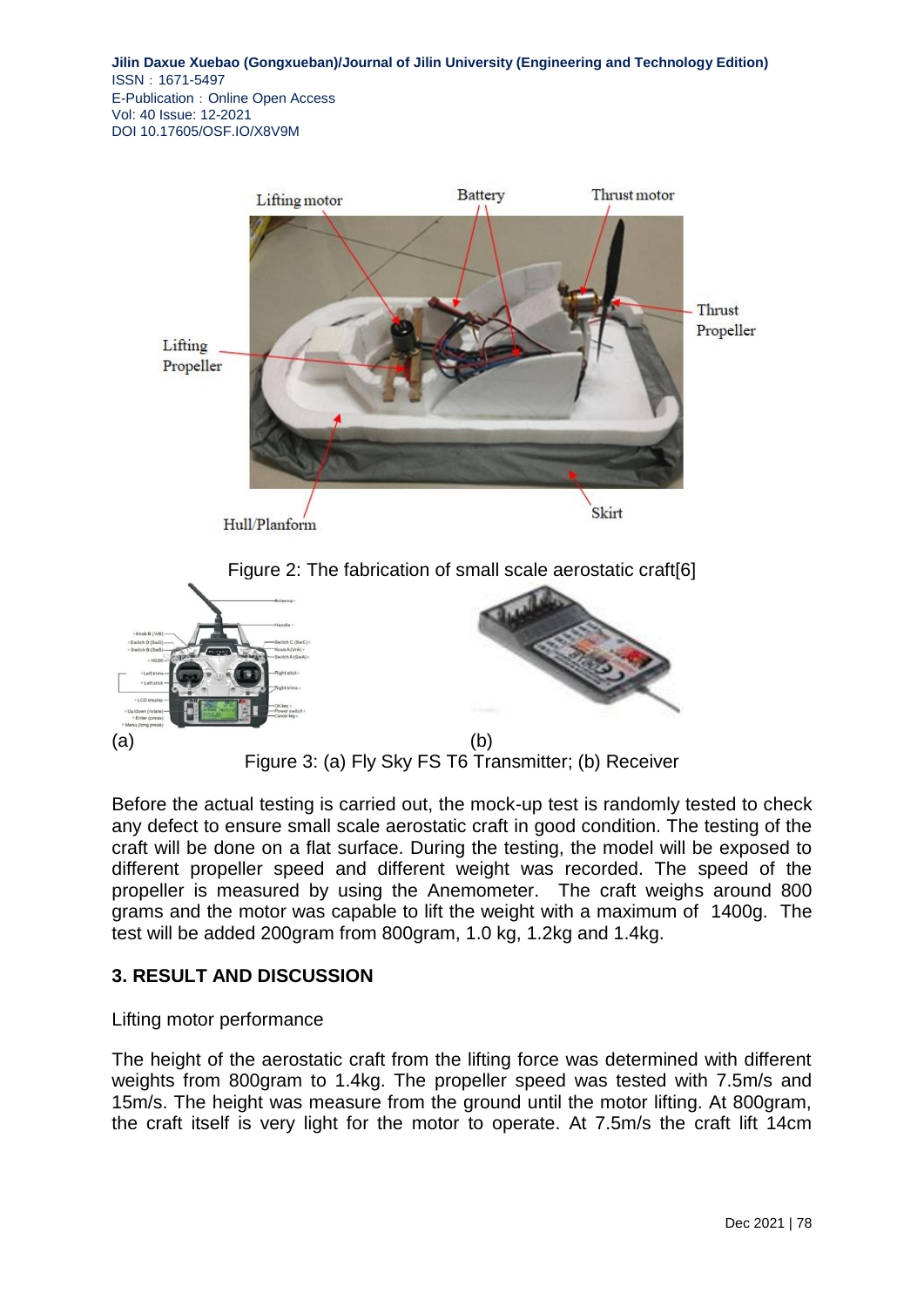height and 1.65cm height for 15m/s. From the observation, the craft is not stable and not efficient in lifting the craft.

To balance the weight of the craft, the clay was used. 200gram was added and the craft weighed 1.0kg. The clay was added at the front part of the planform to balance the craft. At 7.5m/s, the craft lift 11.4cm height, and at 15m/s the craft lift 15.2cm height reduces by 18.5% and 7.8% from 800 gram respectively. From the observation, the 1.0kg craft is very stable and easy to operate.

Then, 400gram more of clay was added to the front and the middle part of the craft to balance the craft operation. At 7.5m/s, the craft lift 10.2cm height reduced by 27% and 15m/s craft lift at 13.5 height reduced up to 18% from the 800gram weight. The craft with 1.2kg has a stable operation but needs extra power to lift and operate.

The 600gram was added to the craft. At 7.5m/s, the craft lift at 9.9cm height reduced by 29% and 11.9cm height for 15m/s reduced approximately 28% from the 800gram craft. The craft needs extra power and time to lift due to the weight is quite heavy. The motor setup is not suitable to support the weight of the craft. For 7.5m/s, the maximum lift height is 14cm and the minimum is 9.9cm from 800gram to 1.4kg craft. Meanwhile, for 15m/s, the maximum lift height is at 16.5cm for 800gram and the minimum is 11.9cm for 1.4kg. The less power used to operate and create a higher lift at 800gram. But, only 1kg craft is the most stable and balanced compared to other craft weight. The lift for the craft reduces approximately by 25% as the weight added by 200gram for 7.5m/s and approximately 20% for 15m/s.



Figure 4: Performance of lifting motor with different weight over height at 7.5m/s and 15m/s propeller speed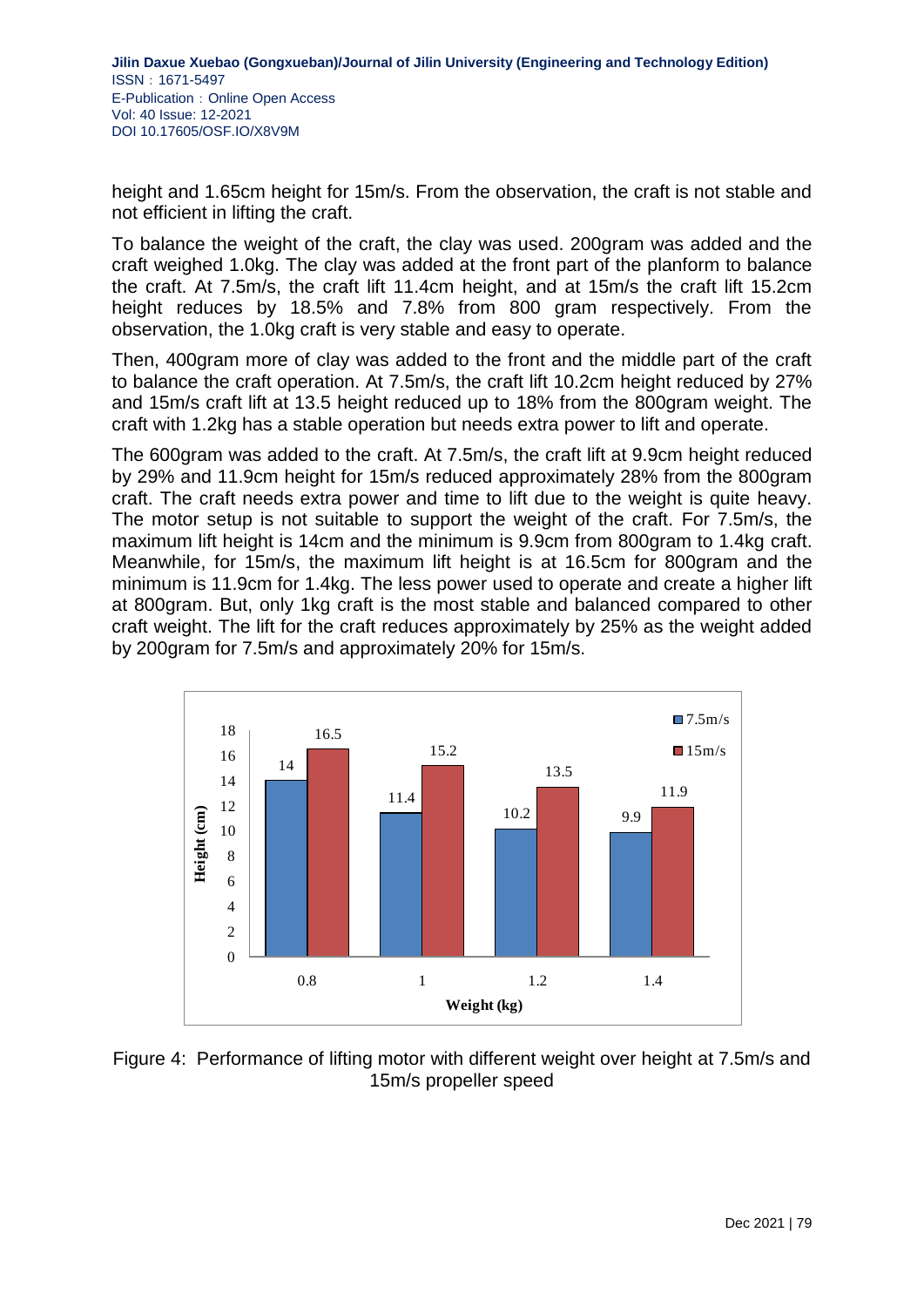### Thrust motor performance

For the thrust motor performance, the propeller speed was tested at 5m/s and 10m/s with 800gram weight till 1.4kg as shown in Figure 5. The craft was tested on a 1 meter distance on a flat surface. For 800gram, 5m/s propeller speed completed the 1-meter distance in 6 seconds, thus the speed of the craft is 0.15m/s. Meanwhile, for propeller speed 10m/s, 3 seconds in 1 meter was completed created 0.3m/s.

200gram was added on the craft weight created 0.12m/s for 5m/s propeller speed and 0.25m/s for propeller speed 10m/s. The propeller speed of 1.0kg craft reduced at 20% from 800gram craft.

At 1.2kg, 0.1m/s was obtained from 5m/s propeller speed and 0.2m/s for 10m/s propeller speed. It shows 33.4% reduction speed with 400gram additional weight. The 1.4kg craft weight with 5m/s propeller speed created 0.08m/s and 0.16m/s for propeller speed 10m/s. The weight decreases the distance travel of the craft and reduces as much as 46% compared to 800gram craft weight. It is shown that 800gram craft travels faster compared to 1.4kg craft. The 800 gram might be fasters, but it is not well balanced and tends to go sideways when cruising. The 1kg most stable and balance compared to other weight. The craft used less power to operate and have a high thrust. The speed of the craft reduces approximately by 33% when 200gram is added to the craft.



Figure 5: Performance of thrust motor with different weight over speed for 5m/s and 10m/s propeller speed